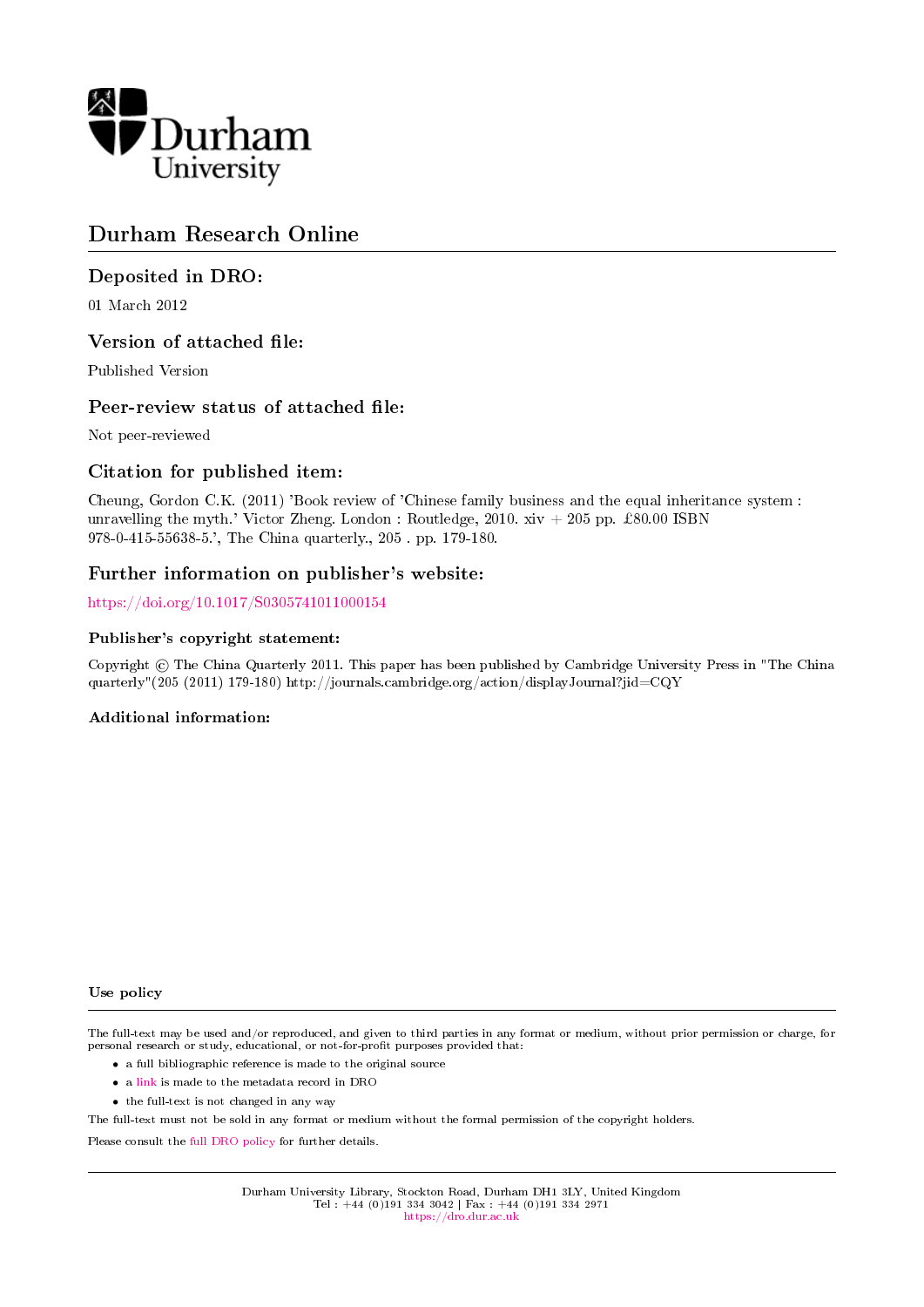well-organized corporate villages have experienced the most positive outcomes in negotiating claims. Hsing chronicles the partial success of Beijing's biaozhunzu or standard-rent housing owners who brought property rights claims based on prerevolutionary ownership, yet the relatively small size of this group was a factor in their success. The corporate villages in the analysis are the chengzhongcun or urban villages of Guangdong. Since they remain targets of state modernization, what does the future hold? The rural population has had the least success in gaining recognition and, widely discouraged, their relocations have weakened social structures. Overall, what proportion of relocated people have engaged in civic action, or is the real issue the circulation of knowledge about successful claims, no matter how few, and their potential to undercut the prevailing ideology of social harmony? The study's conceptualization of the state as "multitudinous power processes" and description of "socialist land masters" has the effect of eliding the role of the Party.

For historians of the present, the book's organization around space will prove both refreshing and challenging, since the study delivers processes of local change rather than a chronology. Proponents of redevelopment will ask about increases in relocation compensation and residents who desire to move. Nevertheless, Hsing's summary of land development over the 1990s and 2000s, from an era of industrial development zones or kaifaqu to one of building entirely new cities or xincheng, convincingly establishes the broader arguments. Yet again, as I write, a popular village director in Fujian was sentenced to 11 years in prison for "obstructing official business" and other charges associated with support of villagers who voted against land appropriation for a new city, sending the message that local officials, and apparently everybody else, are expected to co-operate with the power structure. Compounded by recent reports about repeat petitioners of land disputes held in mental institutions, the current outlook is sobering.

#### CAROLYN CARTIER

Chinese Family Business and the Equal Inheritance System: Unravelling the Myth VICTOR ZHENG London: Routledge, 2010  $xiv + 205$  pp.  $£80.00$ ISBN 978-0-415-55638-5 doi:10.1017/S0305741011000154

According to an old Chinese saying, "Great wealth doesn't last beyond three generations" (daifu bu guo sandai). Does this mantra denote the fundamental drawbacks of Chinese family businesses? Or, is it just a myth that has not been fully demystified? It is this secret that Victor Zheng tries to unlock in his book Chinese Family Business and the Equal Inheritance System: Unravelling the Myth.

This excellent book, based on Zheng's doctoral dissertation at the University of Hong Kong, represents a significant and fruitful academic endeavour. According to Zheng, "[t]he prime aim of this research is to study inheritance and succession in Chinese family business" (p. 22). In terms of conceptualization, the book examines some fundamental research questions such as the problem of continuity of Chinese business and perceptions of Chinese family businesses. A comprehensive literature review further enables the author to accomplish a three-level theoretical framework (cultural, family and business system) for studying Chinese family businesses.

Zheng carefully elaborates the argument of the book through the results of his empirical research, including two and a half years of data collection, intensive interviews and direct participant observation. To give a focus and to draw attention to the